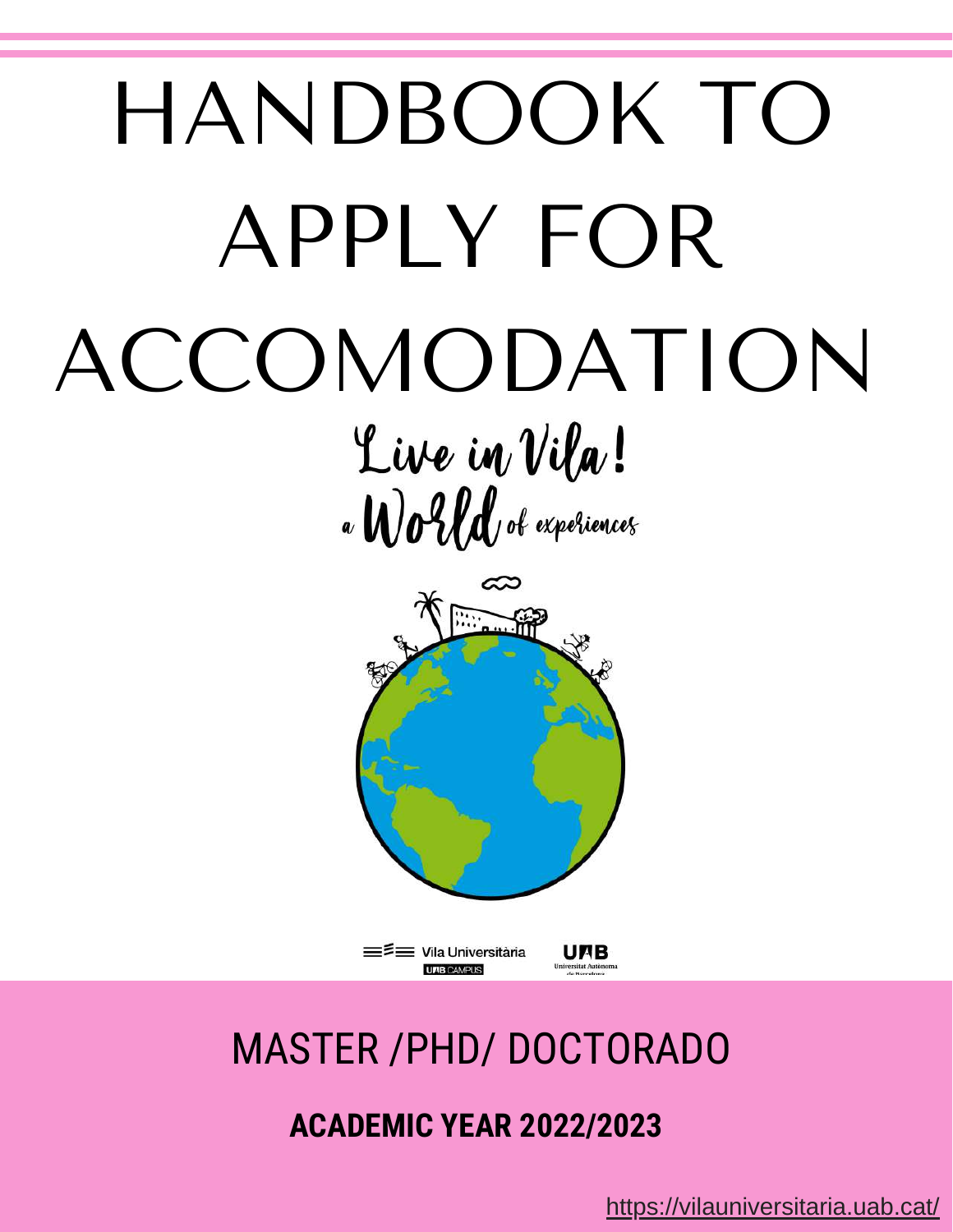# TYPES OF FLAT

## Premium studio **TYPE Q** - 2 peo[ple](https://vilauniversitaria.uab.cat/en/choose-your-flat/premium-studio/)

40 m² Living room Fully equipped office kitchen 1 room Bathroom



*Click on the picture for more information*

## INDIVIDUAL USE - **825€** EXPENSES *INCLUDED* SHARED USE - **427€** EXPENSES *INCLUDED*

Furniture study chairs living room chairs study tables bookshelves living room table salon table single-seater sofas beds with bedhead and spring mattress bedside table with drawers wardrobes (with sliding drawers and baskets) bedside table lamps refrigerator microwave oven

**NOTE**: The furniture and other elements listings are for information purposes only and subject to change.

**\***The apartament is equipped with bed line, towels and kitchenwarre. The price also includes access to SAF (UAB sports facilities) and a weekly cleanness. **\***The services aren´t unlimited. In case there is an excess of services, you will pay them a part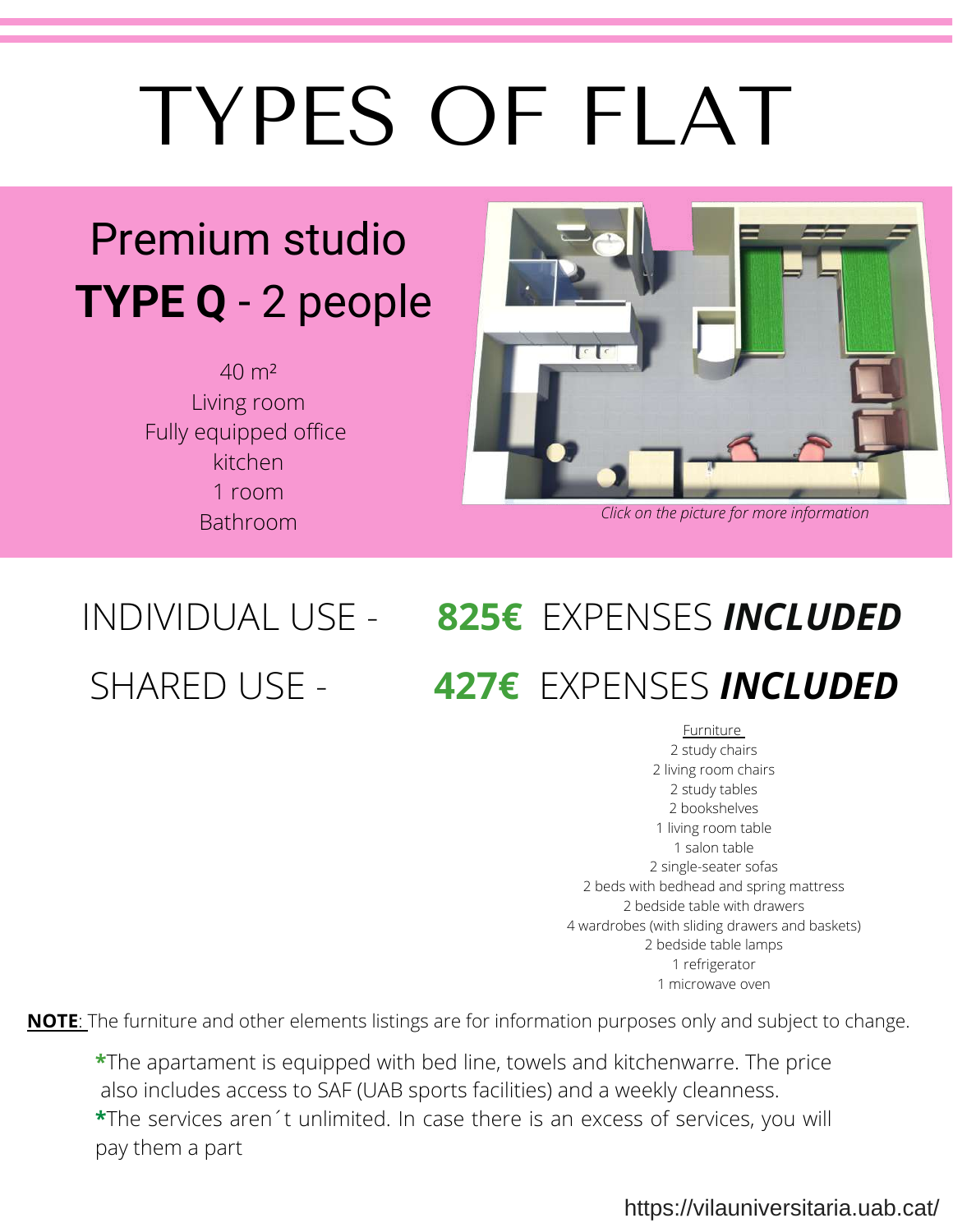## 4 PEOPLE FL[AT](https://vilauniversitaria.uab.cat/en/choose-your-flat/shared-room/#1449680718031-22158d52-2e9c2a94-062b) **TYPE B**

40 m² Living room Fully equipped office kitchen 1 room Bathroom



*Click on the picture for more information*

### **SHARED ROOM**

 10 months stay **257€ -** Expenses **NO** included

 Less than 10 months **353€ -** Expenses included

Furniture study chairs living room chairs study tables living room table coffee table bookshelves beds with bedhead and spring mattress display cabinet for the living room single-seater sofas twoseater sofa bedside tables wardrobes (with sliding drawers and baskets) clothes-horse telescopic clothesline refrigerator microwave oven mattresses and covers Covers for the 3 sofas

**\***10 months stay add expenses : electicity, water and community fees (20,11€) Individual meter per flat for electricity and water

**\***The apartments B, and T have not bed linen, towels and kitchenware. You can rent it for 14,52€ per month

**NOTE**: The furniture and other elements listings are for information purposes only and subject to change.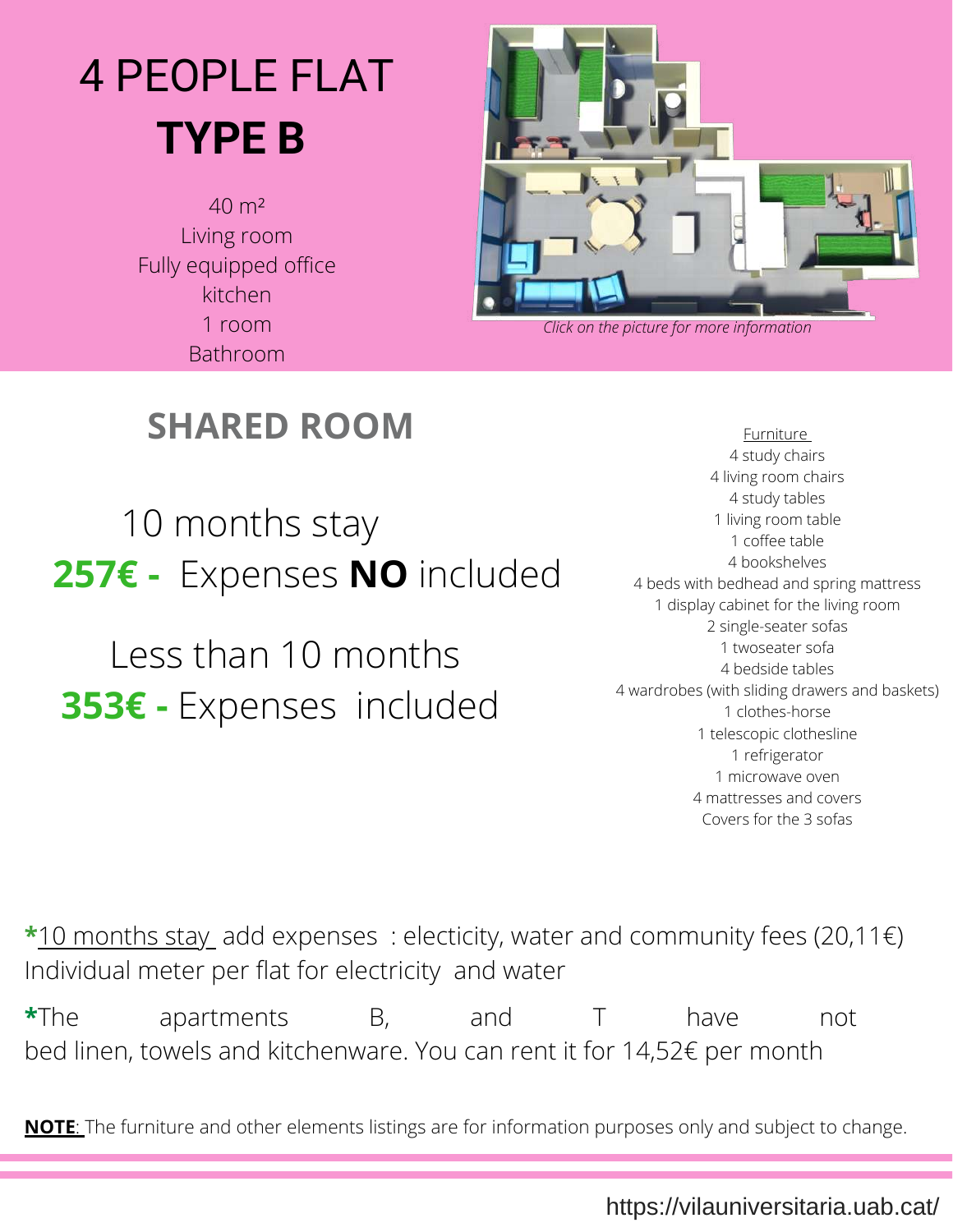## 3 PEOPLE FLAT **TYPE T**

76 m2² Living room Kitchen 2 rooms (1 individual and 1 twin) Bathroom



*Click on the picture for more [information](https://vilauniversitaria.uab.cat/en/choose-your-flat/individual-room/#1449680718031-22158d52-2e9c2a94-062b)*

### **SHARED ROOM**

**INDIVIDUAL ROOM**

 10 Months stay **268€ -** Expenses **NO** included Less than 10 months **365€ -** Expenses included

 10 Months stay **375€ -** Expenses **NO** included

> Less than 10 months **482€ -** Expenses included

**\***10 months stay add expenses : electicity, water and community fees (20,11€) Individual meter per flat for electricity and water

 study chairs living room chairs study tables living room table coffee table bookshelves beds with bedhead and spring mattress display cabinet for the living room single-seater sofas two-seater sofa bedside tables wardrobes (with sliding drawers and baskets) clotheshorse telescopic clothesline refrigerator microwave oven mattresses and covers

Furniture

**\***The apartments B and T have not bed linen, towels and kitchenware. You can rent it for 14,52€ per month

**NOTE**: The furniture and other elements listings are for information purposes only and subject to change.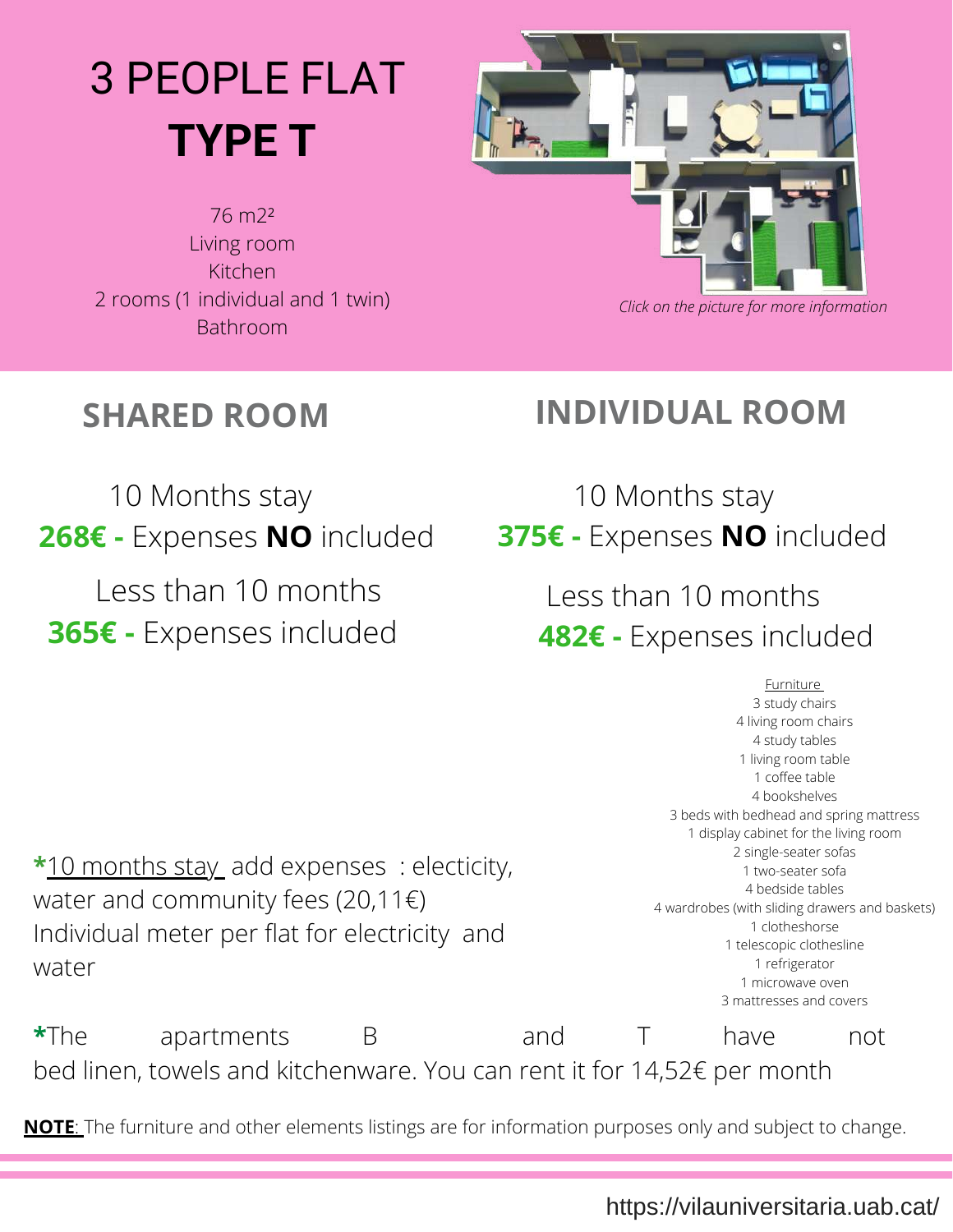# HOW TO FILL THE APPLICATION FORM ?



The application period starts on 1st May. From that date, applications will be saved in order of payment date.



From 15th June, applications will begin to be confirmed and completed until no more places are available. During the application process, we will inform you if your application is complete or missing information. Please be aware of email during the application process for quick communication.

## STEP BY STEP

**1.**Fill in the application form on our website



*Click on the picture for do the application*

**2**.Tell us about yourself: Fullfill the application with your personal data



**IMPORTANT:** In document type you must put ID if you are national and PASSPORT if you are [a foreigner, even if you have your country's identity card. It only fits 9 digits, nothing happens if](https://vilauniversitaria.uab.cat/) your whole number doesn't fit.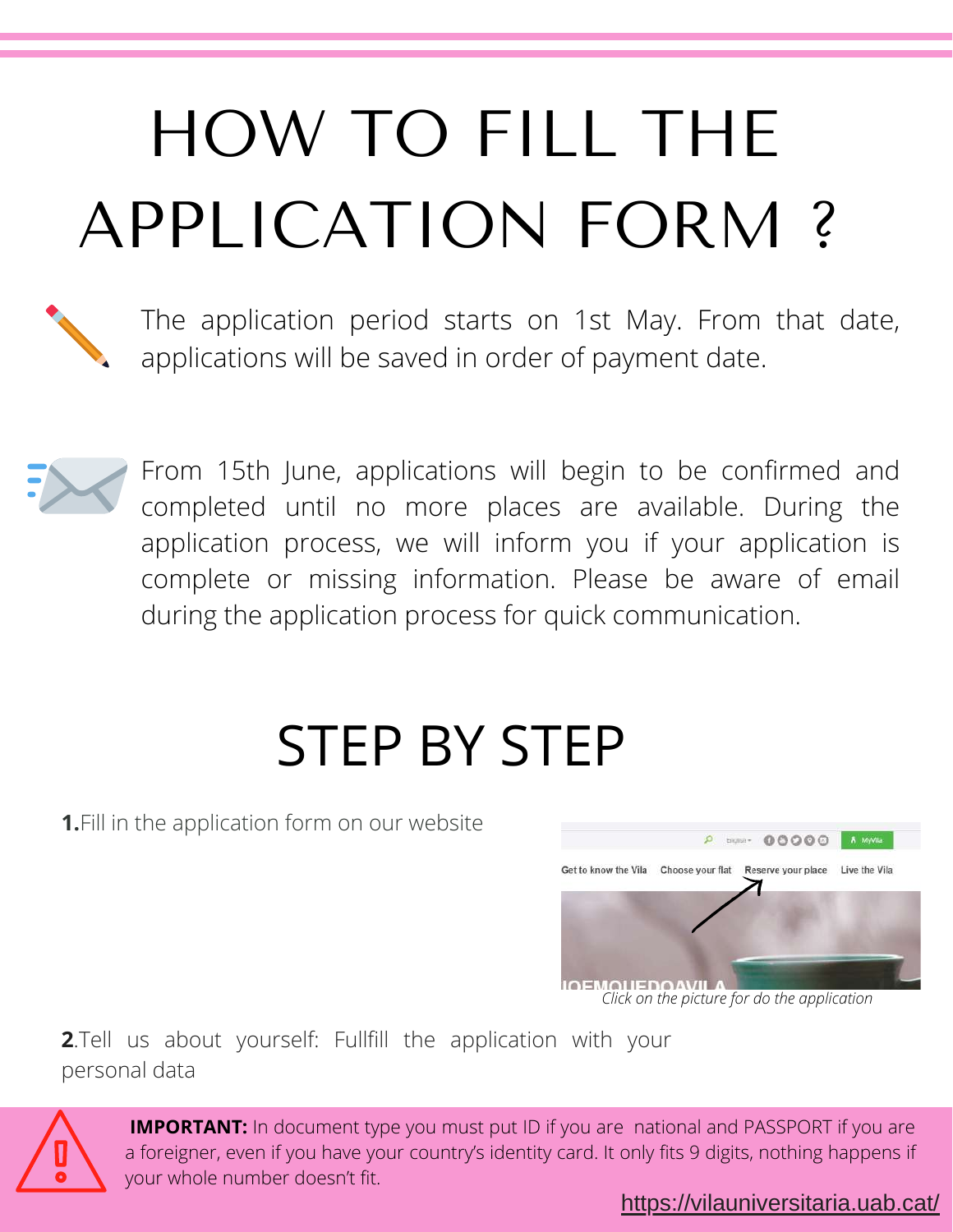## STEP BY STEP

Choose the option "PHD or master student"

| Profile "                                                             |
|-----------------------------------------------------------------------|
| Bachelor's degree and Higher Vocational Training Qualification (CFGS) |
| Erasmus or Exchange                                                   |
| Postgraduate or Doctoral student or Master                            |
| Visitor, Researcher, Lecturer, Administrative and Service Staff       |
| Brief non-UAB stavs                                                   |

**3.**Choose your place. You should choose your approximate check in and checkout date

| To consider:                                | The minimum stay is 4 months<br>The maximum date is 31st August 2023                                                           |
|---------------------------------------------|--------------------------------------------------------------------------------------------------------------------------------|
|                                             | Rate of 10 months has to be from September to June /<br>October to July/ November to August                                    |
|                                             | You can put approximate dates and then modify them<br>before your arrival                                                      |
|                                             | Depending on the length of stay you choose, it will give you the<br>choice of a single fare option (10 or less than 10 months) |
|                                             |                                                                                                                                |
| 2 Choose your place                         |                                                                                                                                |
| Entry date<br>01/00/2020                    | Departure date<br>冨<br>首<br>31/32/2020                                                                                         |
| Length of stay (days) 122. Months of stay 4 |                                                                                                                                |

**4**. You can choose different options by pointing to "option 1" as the one you like best and continue sorting according to preference. Choose only the type of apartments you are interested in. If we confirm you a type of apartment that you indicated in the application and you decide to cancel, the deposit is not refunded unless it is for academic reasons.

Notice that you are doing an APPLICATION not a direct booking. So you will be able to choose any type of apartament regardless the apartament is available or not.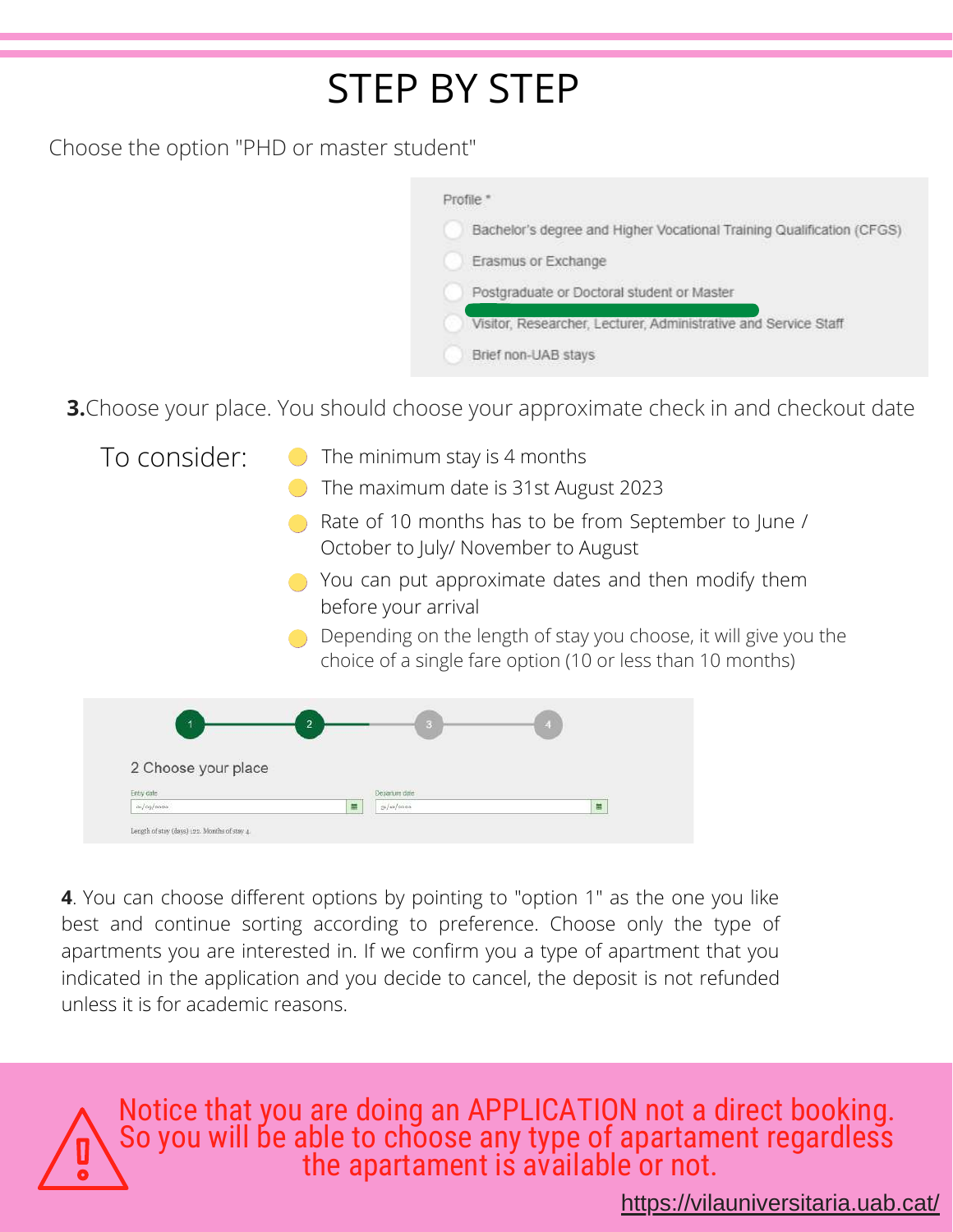### STEP BY STEP

**5.** Give us more information. If you want to live with someone you already know, you should put their details in this section. If that's not the case, you have to leave it blank. **The flats are not mixed - except the flats of 2 with previous request**

**IMPORTANT**: In the case that you want to live together, you must make an application each of you.

#### **6. CERTIFICATE FOR VISA**

If you need an official booking certificate to apply for a student visa or any other procedure, you must choose the visa option. If you do it, you will have to pay  $170 \epsilon + 2$ nd deposit of your "option 1" previously chosen.

Paying the second deposit does not guarantee that you will finally be assigned this type of apartment. You may eventually be assigned another option. In any case, the two deposits will be refunded in the case of unavailability or refusal of the visa.

#### **THE CERTIFICATE IS NOT A CONFIRMATION OF ACCOMMODATION**

| I need an official document to get VISA (the 2nd deposit will be charged as well) * |
|-------------------------------------------------------------------------------------|
| Yes                                                                                 |
| No                                                                                  |
|                                                                                     |

**\*\***In case you do not need any official documents, you must choose NO and only pay 170€ to make the request. The second deposit has to be paid on your arrival.

Complete your application form Summary of application form **Entry date** 01-09-2020 31-12-2020 Order of prefere Kind of roo Type Q Apartment (2 people) Shared occupancy (expenses included)  $409 F$ *Example*

<https://vilauniversitaria.uab.cat/>

**7.** Once this procedure is finished a summary of your chosen options will appear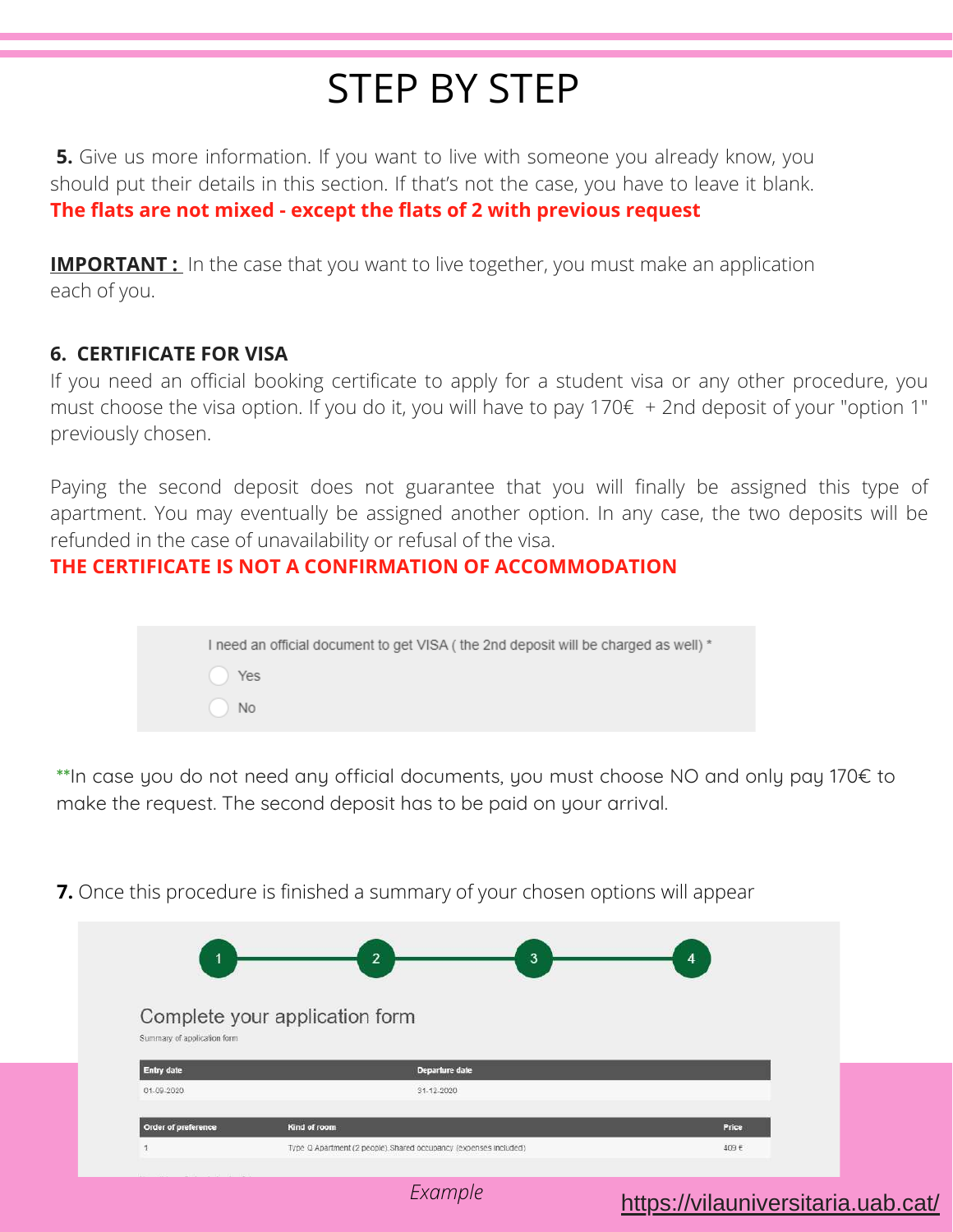## **PAYMENT OF THE DEPOSIT**

**8**. You can make the payment by card or by transfer. If you make the payment by card we will get the payment within 48 working hours. If you make the payment by transfer, it may take a few days to arrive. **Payment of the deposit does not confirm your place**

| Method of payment            |                      |
|------------------------------|----------------------|
| Method of payment *          |                      |
| Credit or debit card         | <b>Bank transfer</b> |
| We accept                    |                      |
| VISA Electron Mastercano DCB |                      |

IF YOU PAY BY TRANSFER PUT AS A REFERENCE THE CODE OF YOUR RESERVATION TO BE ABLE TO IDENTIFY THE PAYMENT EXAMPLE: **DOC 22/ 00001** 

Information for the trasnfer:

Holder: Vila Universitaria SL Banc: Caixabank Account: 2100-0424-3402-0011-4567 Iban code : ES94 2100-0424-3402-0011-4567 Swift - BIC : CAIXESBBXXX

Holder: Vila Universitaria SL Banc: Banco Bilbao Vizcaya Account: 0182-6035-4102-0161-0705 Iban code : ES78- 2100-0424-3402-0011-4567

#### ESSENTIAL TO FINALIZE YOUR APPLICATION

Send the acceptance letter of UAB to vila2@vilauniversitaria. com or to Raquel.jimenez@uab.cat

Once we have the following information:

#### **APPLICATION**  $+$ **PAYMENT** + **ACCEPTANCE LETTER**



**WE WILL CONTACT YOU TO INFORM YOU**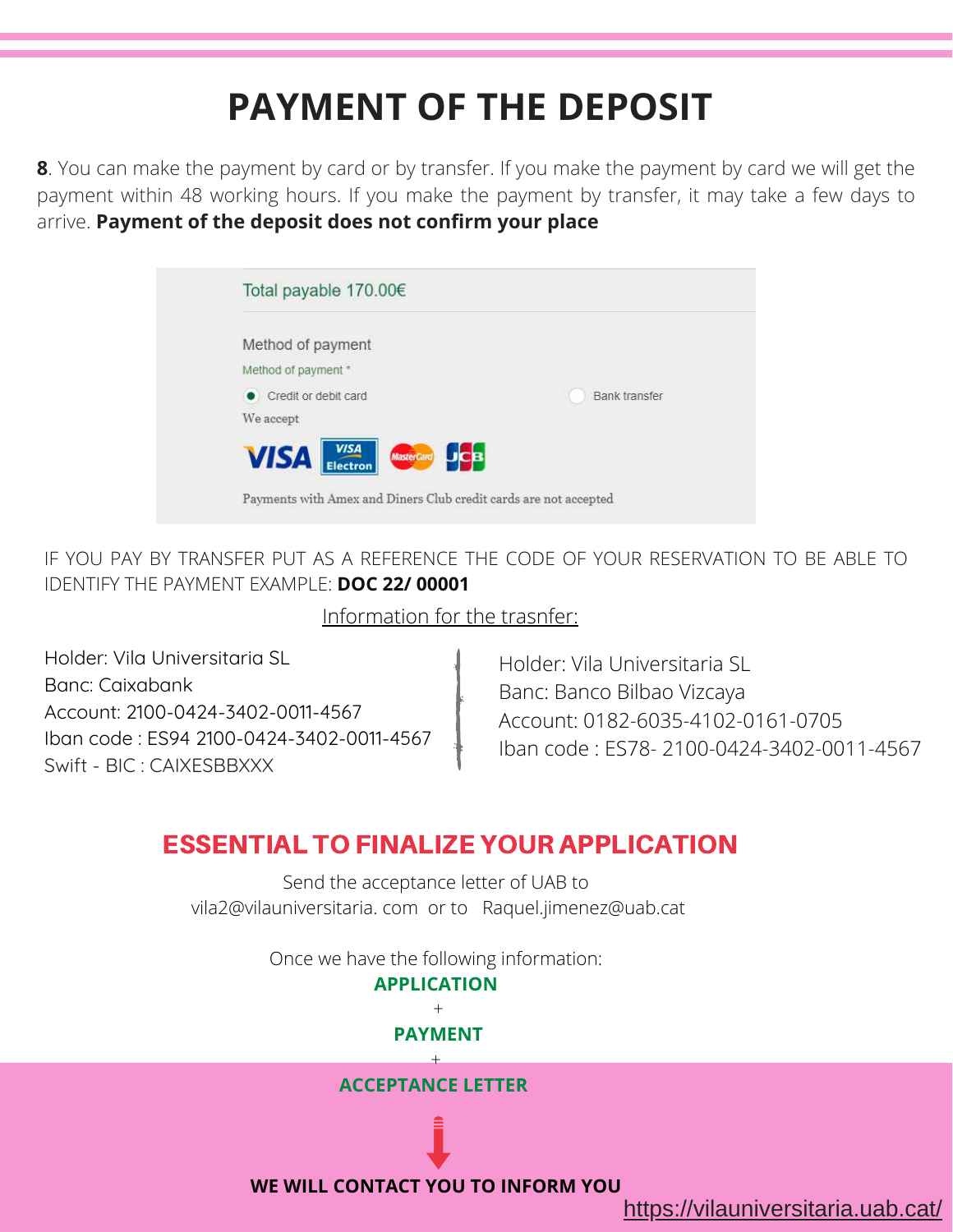## IMPORTANT INFORMATION

#### **CONFIRMATION OF ACCOMMODATION**

We will send the accommodation confirmations from 15th June if you arrive in September. If you arrive after September, they are shipped one month in advance

The period for the second semester (January 2023) begins in November

If you need a visa certificate, you will receive it when we have received all the information. Please note that the visa certificate **IS NOT A CONFIRMATION**

If we do not have any options available, you will receive the information from the waiting list

If you receive confirmation and delay more than fifteen days, without specifying the date, your place can be given to another student and you will be written on the waiting list

#### **CANCELLATION**

If you cancel before the confirmation you will be refunded the deposit

If you cancel once the place is confirmed, you will lose the deposit if it is not for an academic or visa reason

#### **RENT AND PAYMENT**

On the day of signing the contract you will pay the second deposit (if you have not paid it before). The two deposits are returned at the end of the stay

The contract begins to count on the 1st or 15th of the month, therefore it will be paid the whole month or half month depending on the day of your arrival. With the departure date the same happens, the contracts end on the 15th or 30th of the month

If there are no places available, the deposit will be refunded if you decide to cancel the application. If you do not cancel, you will be put on a waiting list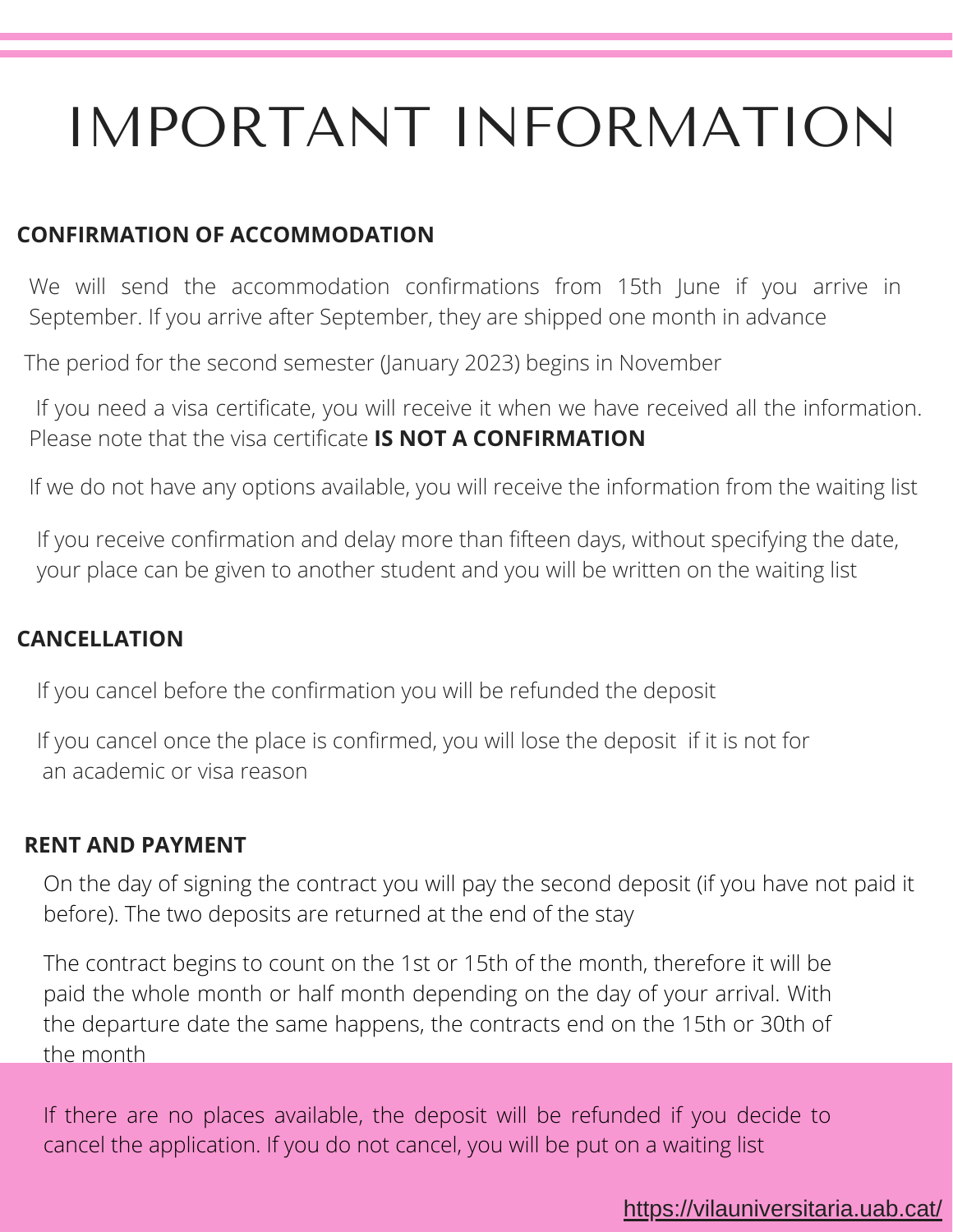## IMPORTANT INFORMATION

#### **RENT AND PAYMENT**

If you reside within the **SEPA** zone (except Poland, Bulgaria and the UK) you must bring your country's bank number to pay the rent on a monthly basis. Check the SEPA zone on the link:

#### **[http://www.sepaesp.es/sepa/es/secciones/enlaces/Listado\\_de\\_paise](http://www.sepaesp.es/sepa/es/secciones/enlaces/Listado_de_paise/)**

If you bring your country´s bank number, you have to bring the following information:



You need to bring this information on the day of your arrival

If you **do not** reside within the SEPA zone, you must open a national account number in Spain. You have three days from your arrival to open the account.



You have the option to pay your full stay less than 10 months by transfer or credit card before your arrival. Before your arrival, you must have informed us about how you want to pay for your stay The rent cannot be paid with scholarships or grants. That is, if you have a scholarship or financial aid, you will have to deposit it in the national bank. We do not accept CASH.

**Remember that you must pay the second deposit on your arrival. Without the payment of the second deposit, the key is not delivered. The payament has to be with card (credit or debit) - it is not allowed to pay in cash at the office.**